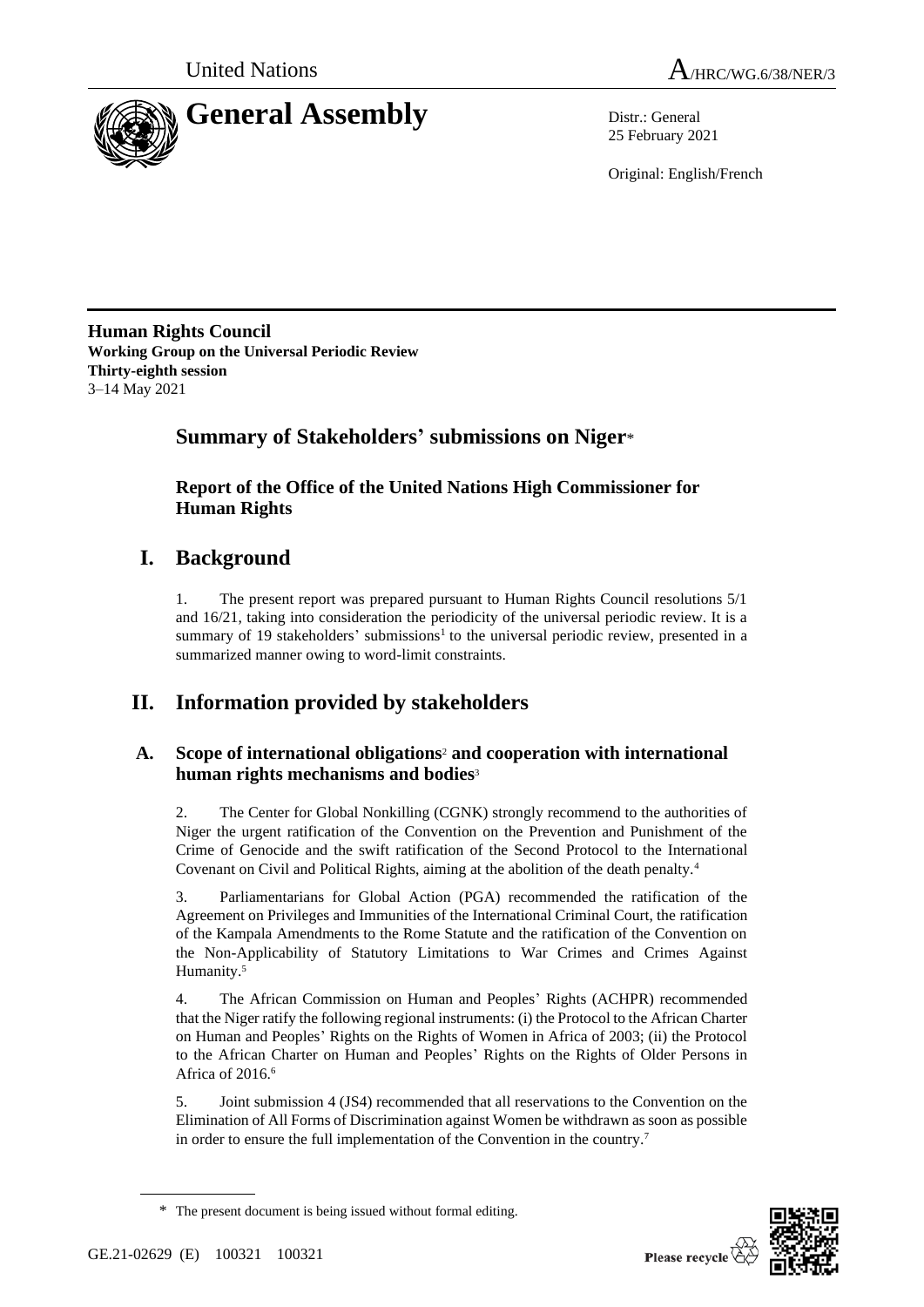6. The Human Rights Foundation (HRF) recommended that Niger cooperate with regional and international human rights mechanisms by allowing the special procedure mandate holders to carry out an independent assessment of the human rights situation in Niger and advise the government.<sup>8</sup>

7. JS2 recommended that Niger extend a standing invitation to all United Nations Special Procedure mandate holders and prioritise official visits by the: (i) Special Rapporteur on the situation of human rights defenders; (ii) Special Rapporteur on the promotion and protection of the right to freedom of opinion and expression; (iii) Special Rapporteur on the rights to freedom of peaceful assembly and of association; (iv) Special Rapporteur on the Independence of Judges and Lawyers; (v) Special Rapporteur on extrajudicial, summary or arbitrary executions; (vi) Special Rapporteur on the rights to privacy; and (vii) Working Group on Arbitrary Detention.<sup>9</sup>

# **B. National human rights framework**<sup>10</sup>

8. ACHPR recommended that duly ratified regional and international human rights instruments be incorporated into national legislation and that steps be taken to raise awareness of them. It also recommended that the Niger expedite the process of adopting and promulgating codes, laws and decrees that are still pending adoption, including the draft children's code, the bill on the protection of older persons, the bill providing for the protection of girls in school, the bill defining torture as a specific criminal offence, the draft decree establishing the regulations governing the special fund for compensation of victims of trafficking in persons, the draft decree providing for the establishment, organization, responsibilities and operation of shelters for victims of trafficking in persons, the bill on the protection of personal data, and the preliminary bill on the protection of human rights defenders.<sup>11</sup>

9. JS6 recommended that an urgent review of legislation relating to terrorism be conducted to bring it into line with international human rights instruments.<sup>12</sup>

10. JS3 recommended that the Niger ensure that the members of the National Human Rights Commission have the capacity and resources necessary for it to run effectively as a national mechanism for the prevention of torture, in accordance with the Optional Protocol to the Convention against Torture.<sup>13</sup>

# **C. Implementation of international human rights obligations, taking into account applicable international humanitarian law**

# **1. Cross-cutting issues**

## *Equality and non-discrimination*<sup>14</sup>

11. ACHPR noted the discrimination between men and women under the customary rules of inheritance and the fact that inequalities and disparities between boys and girls persist in several areas of life, which is liable to prevent women and girls from realizing their potential and participating in the development of the country.<sup>15</sup> ACHPR recommended that the Niger take legislative and any other appropriate measures to eliminate existing inequalities between men and women in all spheres of life, including in the area of customary inheritance law.<sup>16</sup>

12. JS1 noted with concern that people of slave descent who are no longer under the direct control of their 'masters' but still socially perceived as 'slaves', face widespread stigma and discrimination. Their inherited status of 'slaves' make them vulnerable to abuse, exploitation and exclusion, and they remain among the most impoverished and marginalized groups in Niger. Communities of slave descent are generally overlooked by government-run services and poverty alleviation programmes. They often lack official identification documents and struggle to obtain these. In addition to scarcity of food and water, these communities, having never had access to school, are illiterate and economically excluded.<sup>17</sup> JS1 recommended that Niger amend the Criminal Code to recognise discrimination based on 'slave' status and put in place a compensation fund for victims.18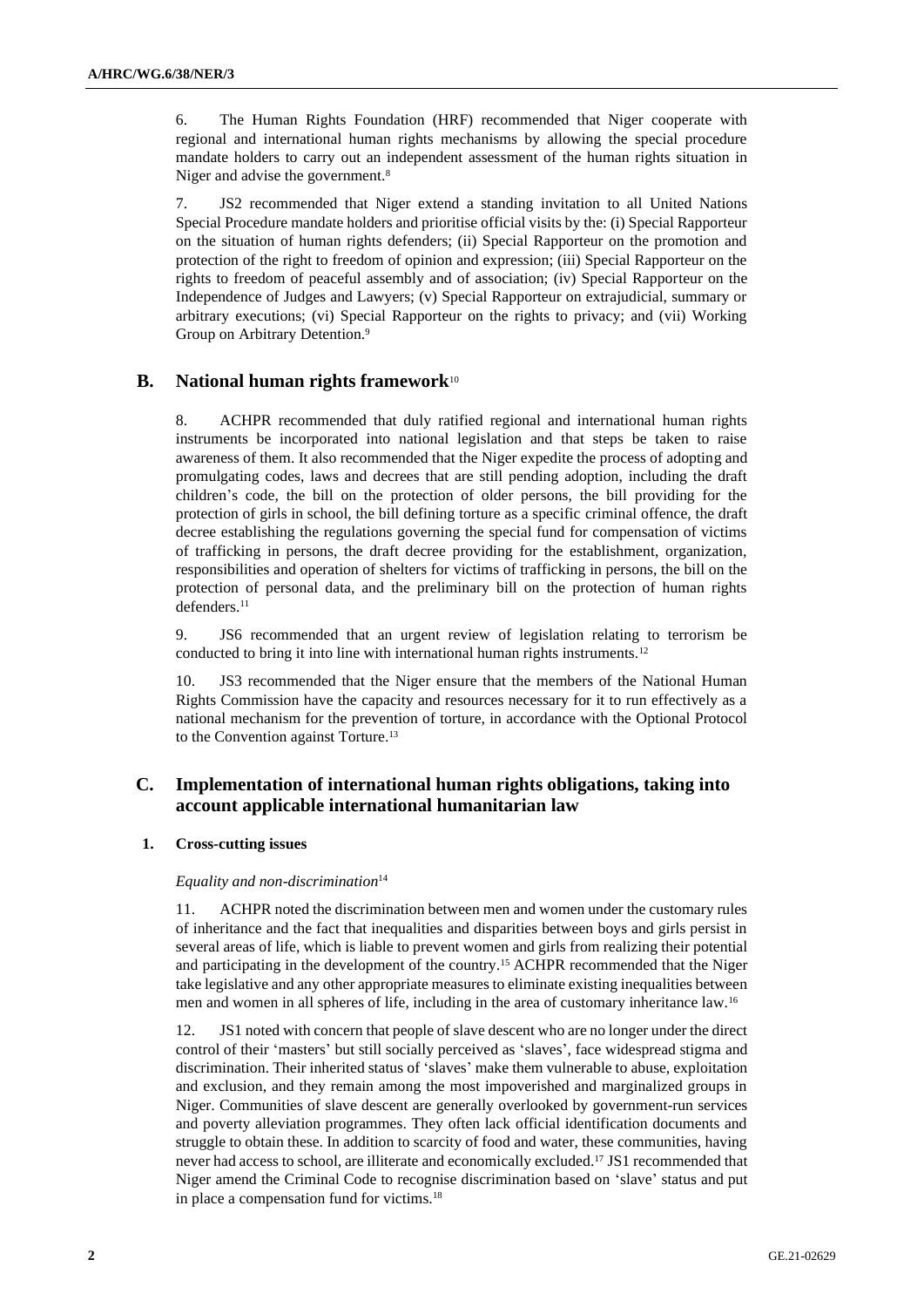13. JS5 noted that homosexuality is criminalized under article 280 of the Criminal Code, which severely restricts the rights of lesbian, gay, bisexual, transgender and intersex persons and defenders of their rights.<sup>19</sup>

## *Development, the environment, and business and human rights*<sup>20</sup>

14. ACHPR noted that artisanal and small-scale mining operations are not regulated by any law that takes into account environmental concerns and the safety and protection of the labour force with a view to preventing the use of hazardous chemicals and prohibiting child labour in this sector. It recommended that legislation on the artisanal and small-scale mining sector be adopted and that efforts be made to raise awareness among small-scale mining operators in order to better protect labour standards, human rights and the environment.<sup>21</sup>

ACHPR also noted that the corporate social responsibility standards used by mining companies are not enforceable. <sup>22</sup> It recommended that corporate social responsibility be formalized in legally enforceable obligations providing that local communities participate in extraction projects and benefit from the revenue generated from the extracted resources, thereby ensuring that the projects contribute to their development needs.<sup>23</sup>

16. ACHPR recommended that information be provided on the plans and activities of extractive industries, guarantees for broad and strictly enforced community participation in licensing procedures and compensation in cases involving land dispossession. It also recommended that strategies to combat desertification be adopted with a view to preserving the environment and restoring damaged environments.<sup>24</sup>

17. ACHPR also pointed out that, despite the measures taken by the Niger and its partners, uranium mining affected the health, environment and lives of local people. It recommended strengthening the legislative and regulatory framework and the existing measures taken to protect local communities against the consequences of uranium mining.<sup>25</sup>

# *Human rights and counter-terrorism*<sup>26</sup>

18. The International Human Rights Council noted that, despite the collaborative efforts with neighbouring nations in the fight on terrorism, it is dismaying that terrorists groups target and kill civilians while recruiting child soldiers. Nothing concrete has been initiated by the Government of the country to end terrorists attacks.<sup>27</sup>

ACHPR noted that there have been fresh outbreaks of terrorist and criminal acts by organized gangs and that drones have been used to kill civilians.<sup>28</sup> ACHPR recommended developing and strengthening existing measures to combat terrorism and organized crime, drawing on its Principles and Guidelines on Human and Peoples' Rights while Countering Terrorism in Africa.<sup>29</sup> It also recommended that the Niger ensure respect for international human rights and humanitarian law, including with regard to the use of unmanned combat aerial vehicles, and that impartial and independent investigations be conducted into all deaths caused by such vehicles with a view to bringing the alleged perpetrators to justice and compensating victims or members of their families.<sup>30</sup>

20. JS6 noted that the counter-terrorism measures and security-related arguments cannot be used to perpetrate or cover up serious human rights violations against civilian populations. The impunity enjoyed by the perpetrators of such atrocities reinforces this vicious circle of violence and injustice, whose main victims continue to be civilian populations.<sup>31</sup>

## **2. Civil and political rights**

# *Right to life, liberty and security of person*<sup>32</sup>

21. CGNK strongly called for the immediate abolition of the death penalty in Niger's criminal code and the commutation of all sentences. <sup>33</sup> ACHPR recommended that the moratorium on the death penalty should remain in place and that the necessary measures for abolishing this penalty, including awareness-raising campaigns and relevant training for all stakeholders, should be taken.<sup>34</sup> It also recommended that more effective measures be taken to prevent offences against life and terrorist attacks against civilian communities and military personnel in the north of the country.35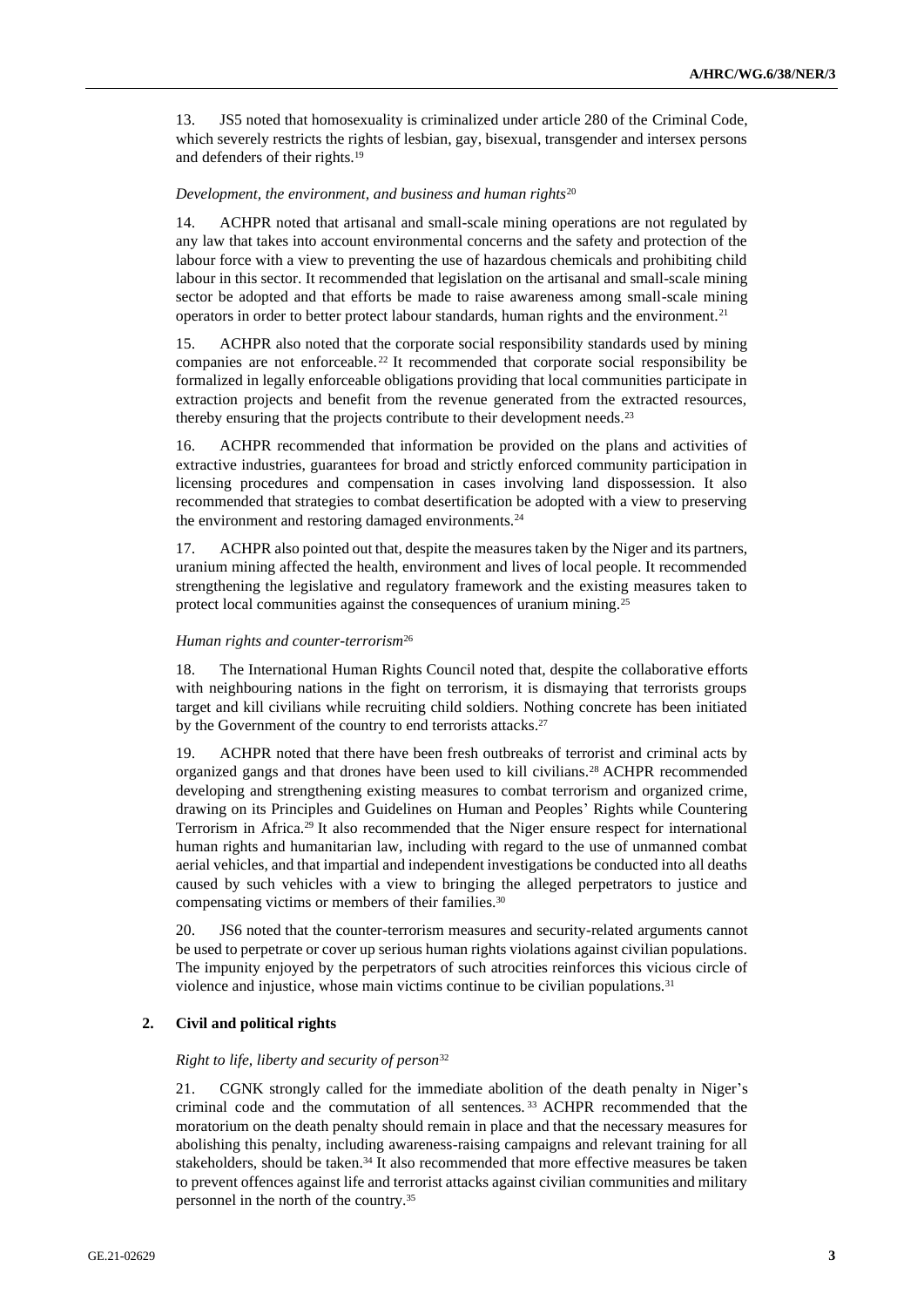22. Maat for Peace, Development and Human Rights noted that, even though Niger has ratified the Convention against Torture and its Protocol, its legislative and institutional framework remains somewhat incomplete in terms of combating the use of torture. This is mainly because the penal code does not clearly define or criminalize torture and the Constitution does not specify that torture is prohibited under any circumstances. The absence of judicial control has allowed for the use of torture and inhumane treatments in detention centers. National and international organizations continue to report that in its fight against terrorism the Nigerien State has authorized circumstances that have facilitated the use of torture against suspected Boko Haram terrorists.<sup>36</sup>

23. JS3 noted that, as at 31 December 2019, Agadez prison had capacity for 250 inmates but was housing 377, resulting in an occupancy rate of 151 per cent. JS3 recommended that efforts to improve detention conditions should be continued and strengthened by eliminating squalid and dilapidated facilities, ensuring the separation of prisoners by sex, age and status, and preventing overcrowding, malnutrition among prisoners, inadequate staffing and the lack of access to health care.<sup>37</sup>

# *Administration of justice, including impunity, and the rule of law*<sup>38</sup>

24. JS3 recommended that the Niger ensure that all allegations of excessive use of force and human rights violations by law enforcement officials be independently and thoroughly investigated and the perpetrators properly prosecuted and convicted.<sup>39</sup>

25. Maat for Peace, Development and Human Rights recommended to reconcile the security and criminal justice approaches to terrorism by strengthening its structures and capacities for investigation, monitoring and protection of human rights in the field.<sup>40</sup>

26. Maat for Peace, Development and Human Rights noted with deep concern that civil society members are continually being subjected to harassment and judicial persecution for undertaking their legitimate activities and for attempting to hold the government accountable. It recommended to investigate all cases of intimidation and harassment of representatives of civil society and human rights defenders and bring the perpetrators to justice.<sup>41</sup>

## *Fundamental freedoms and the right to participate in public and political life*<sup>42</sup>

27. JS2 was deeply concerned by the fact that the Nigerien authorities subject human rights defenders (HRDs) and journalists to arbitrary arrests and judicial persecution for reporting on corruption and human rights violations and calling for more accountability from the government. The Nigerien authorities continue to use restrictive legislation, including the 2019 Cyber Crimes Law, to target HRDs, journalists and bloggers who are critical of government actions. Over the last four years, several journalists, bloggers and HRDs have been handed jail terms and accused of inciting violence simply for posting information about restrictions imposed on fundamental freedoms on social media.<sup>43</sup>

28. JS2 called on the Government of Niger to create and maintain, in law and in practice, an enabling environment for civil society, in accordance with the rights enshrined in the ICCPR, the UN Declaration on Human Rights Defenders and Human Rights Council resolutions 22/6, 27/5 and 27/31. JS2 also recommended the release all HRDs still in jail in Niger and drop all charges against HRDs who are out on bail but still face charges, and allow them to carry out their human rights activities without fear of reprisals.<sup>44</sup>

29. JS5 recommended that the preliminary bill on the rights and responsibilities of human rights defenders be adopted in order to ensure that they can work in safety.<sup>45</sup>

30. JS2 was alarmed by incessant restrictions on public assemblies and the targeting of peaceful protesters. The authorities often impose bans on protests during periods when demonstrations are organised by civil society to highlight concerns over issues affecting Nigeriens. Some of the bans are imposed at short notice, sometimes 24 hours before planned protests, making it difficult for protesters to be aware of the bans. The authorities also use brute force to disperse most demonstrations when they take place and arrest and detain leaders of CSOs and social movements. Over the last year, the authorities have particularly restricted protests that exposed corruption and subjected protesters, HRDs and journalists who express concerns over this to judicial persecution and arbitrarily detention.<sup>46</sup>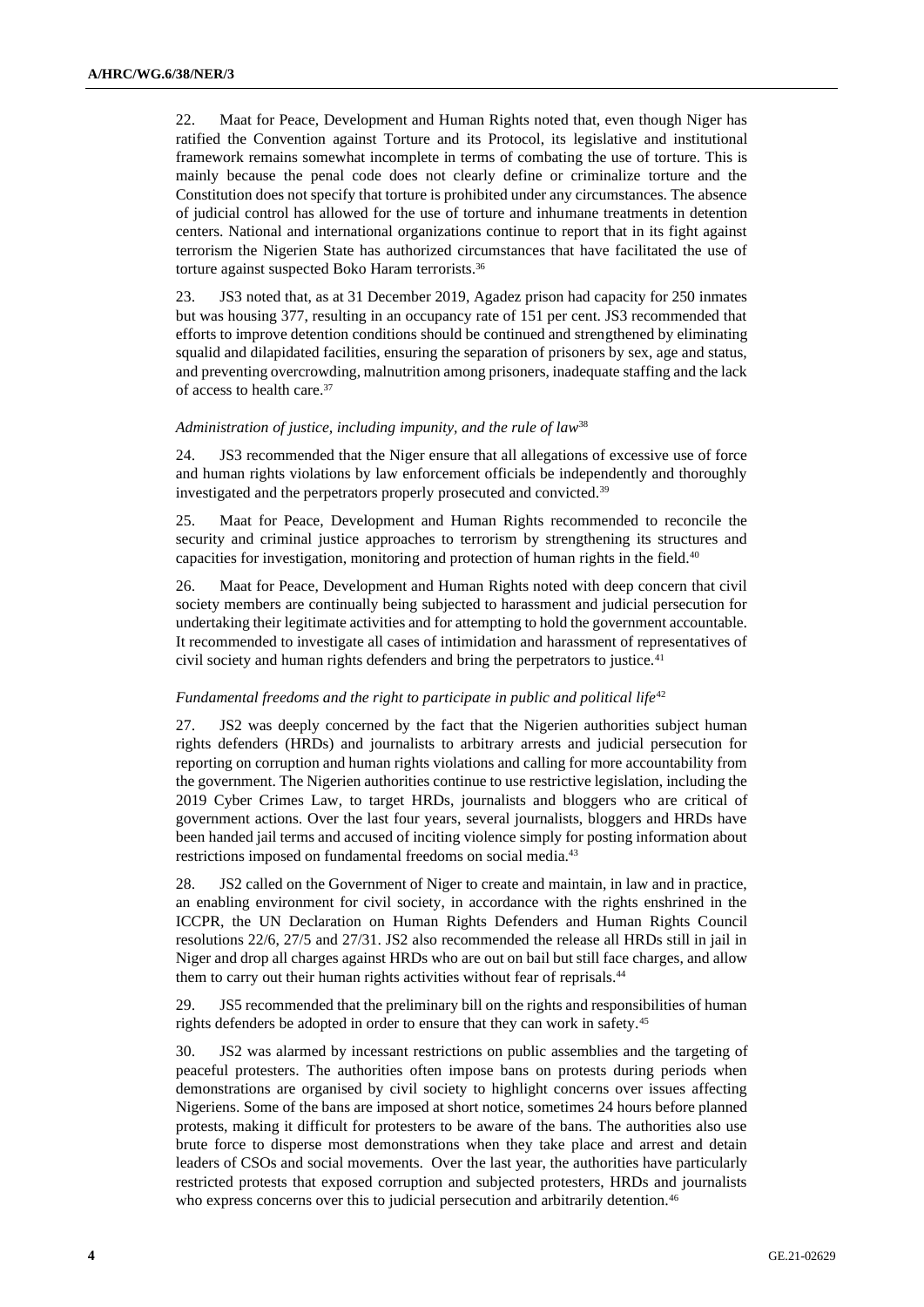31. JS2 recommended to lift arbitrary bans on peaceful assemblies and to refrain from preventing peaceful protests from taking place. JS2 also recommended to remove all undue restrictions on the ability of CSOs to receive international funding, in line with best practices articulated by the UN Special Rapporteur on the rights to freedom of peaceful assembly and of association.<sup>47</sup>

32. JS3 recommended that the Niger guarantee the freedom to organize and exercise restraint towards peaceful demonstrations, investigate all allegations of police violence during the repression of public demonstrations and ensure that the perpetrators of such acts are prosecuted and given sentences commensurate with the seriousness of their acts.<sup>48</sup>

33. ADF International noted that while the government and the laws of Niger in theory guarantee freedom of religion, in practice the right to free exercise of religion is hindered when social hostility against Christians and other religious minorities is not tackled, and their places of worship and homes are targeted for vandalism and destruction. It recommended to adopt all the necessary measures to protect Christians and other religious minorities from all forms of violence and discrimination and to deploy security forces in a timely manner to protect Christian churches and homes from violent attacks.<sup>49</sup>

# *Prohibition of all forms of slavery*<sup>50</sup>

34. ACHPR noted reports that discriminatory and slavery-like practices still exist, especially within nomadic communities with traditional leaders, as does trafficking in human beings, in particular women and children.<sup>51</sup> ACHPR recommended that existing policies and programmes be strengthened with a view to definitively eradicating the practice of slavery and its consequences, especially in communities with traditional nomadic leaders. It also recommended that the Niger combat trafficking in persons, in particular women and children, by strengthening the operational and institutional capacities of the agencies responsible for preventing and combating this practice.<sup>52</sup>

35. JS1 noted that, despite the criminalisation of slavery in 2003, descent-based slavery persists to some degree in Niger. Those affected are born into slavery and treated as property by their masters. They can be rented out, loaned, given as gifts in marriage or inherited by the masters' children. They start work for their masters at a very young age, and work long hours undertaking arduous tasks including drawing water from wells, collecting firewood, cooking, washing clothes, cleaning, caring for the children of their master, grazing animals, and setting up and moving tents. People in slavery experience systematic verbal and physical abuse, and girls and women are often sexually abused and raped by their masters. Children in descent-based slavery have no access to education, leisure and play time.<sup>53</sup>

36. JS1 recommended that Niger strictly enforce the anti-slavery law, ensuring prosecution of perpetrators with sentences that are commensurate with the crime and act as a deterrent. It also recommended to put in place a national strategy and action plan on the eradication of slavery and slavery like practices and descent-based discrimination. Niger should identify, release, and rehabilitate victims of slavery and slavery-like practices. This should include their prompt access to safe shelter, family reunification where relevant, and rehabilitation assistance including medical and psychological support and financial compensation. It should ensure the proper resourcing and coordination of the relevant implementing agencies for anti-slavery and anti-trafficking laws, policies, and programmes.<sup>54</sup>

37. The European Centre for Law and Justice (ECLJ) noted that while it is encouraging that Niger has been able to rescue some victims of human trafficking within Niger, stricter laws need to be implemented to punish human traffickers and provide relief for the victims. Victim identification services are also important to assist in returning a victim to their family or providing other forms of appropriate help.<sup>55</sup>

#### **3. Economic, social and cultural rights**

#### *Right to work and to just and favourable conditions of work*<sup>56</sup>

38. ACHPR noted that there is a lack of transparency in public service recruitment procedures, that young persons were underemployed and that employment opportunities in both the public and private sectors were lacking.<sup>57</sup> ACHPR recommended that the Niger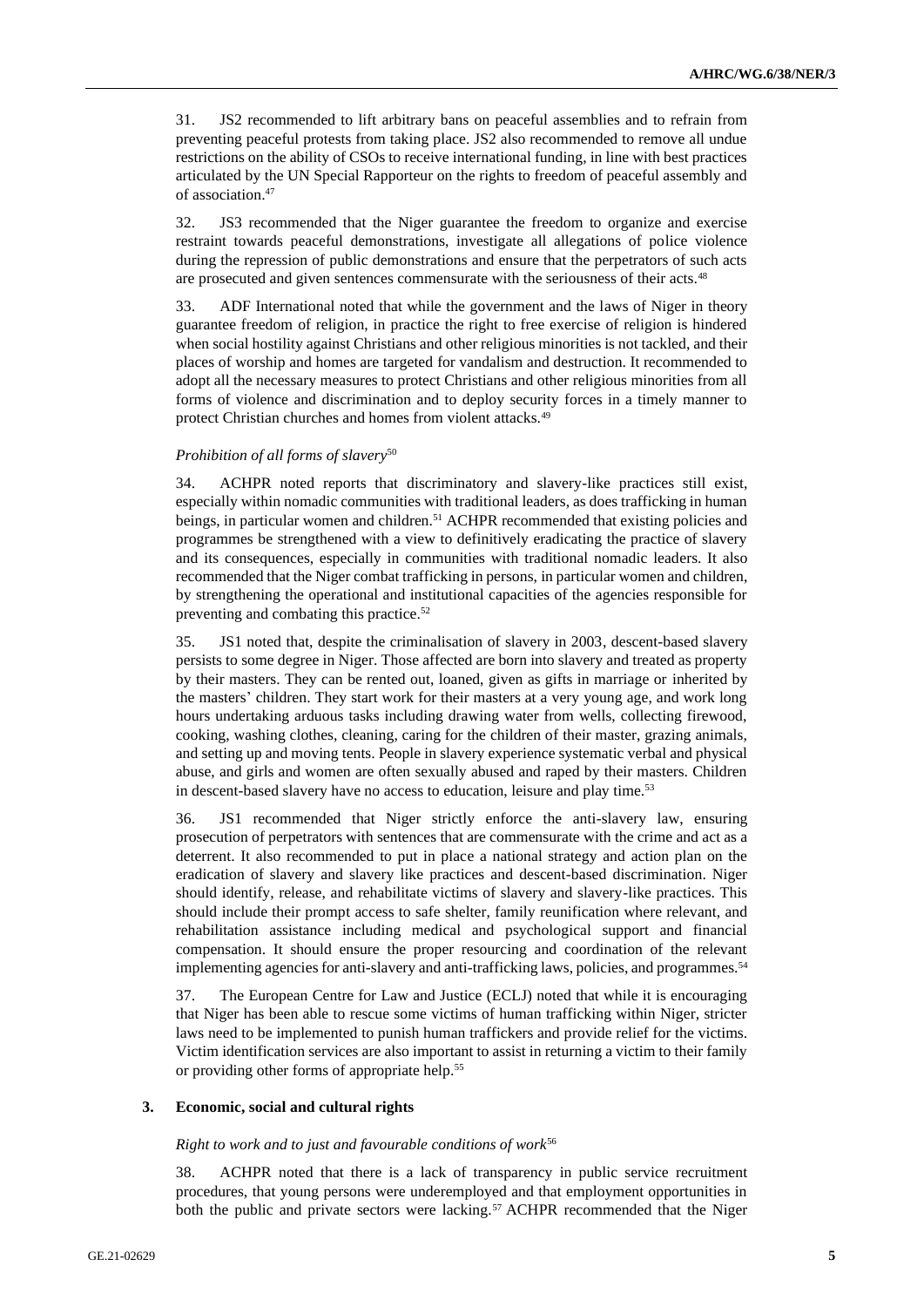address fraud, corruption and influence peddling in the recruitment of public servants and provide better employment opportunities and job creation programmes for young persons.<sup>58</sup>

## *Right to social security*<sup>59</sup>

39. ACHPR noted that the social protection and security system is weak, particularly where health insurance is concerned.<sup>60</sup> ACHPR recommended that steps be taken to facilitate access to decent housing for low-income populations.<sup>61</sup>

## *Right to an adequate standard of living*<sup>62</sup>

40. The Comité algérien des droits de l'homme et des peuples noted that acute malnutrition was prevalent among children under 5 years of age, particularly in rural areas, and that access to safe drinking water and sanitation was limited, especially in urban areas.<sup>63</sup>

# *Right to health*<sup>64</sup>

41. JS1 noted that people in slavery and vulnerable to slavery have been disproportionately affected by Covid-19. They have experienced food scarcity; lack of access to healthcare, sanitation, and hygiene measures; inability to access information and services; and loss of work and income. Informal sector activities have been particularly badly impacted, threatening livelihoods. Vulnerability to exploitation, trafficking, forced labour, child labour and child marriage have significantly increased as a result of the pandemic's economic and labour market shocks.<sup>65</sup> JS1 recommended to ensure that responses to Covid-19 include and reach people in slavery and slavery-vulnerable communities, including social and financial protection measures, and are informed by the voices of affected communities and survivors.<sup>66</sup>

42. ACHPR recommended that the Niger increase the budget allocated to the health sector in accordance with the Abuja Declaration and mobilize the financial and other resources necessary to ensure the effective enjoyment of the right to health. It also recommended that the Niger extend full immunization coverage to all children, improve health infrastructure and increase the number of qualified staff at all district hospitals so that medical and surgical procedures can be properly carried out.<sup>67</sup>

# *Right to education*<sup>68</sup>

43. The Global Coalition to Protect Education from Attack (GCPEA) noted that attacks on education in Niger continued in Diffa and escalated in Tahoua and Tillabéry, consistent with the spread of fighting in the region. Armed groups threatened and attempted to abduct teachers in the Diffa and Tillabéry region. Attacks on schools increased over the reporting period, consistent with the spread of fighting and attacks by armed groups into western Niger and increased Boko Haram activity in 2018 and 2019. Between 2017 and 2019, GCPEA identified at least 50 reported incidents of attacks on schools in Niger. Armed groups most frequently looted or burned schools. Nigerien defence forces also reportedly used schools as temporary bases and used excessive force against school and university student protesters, arresting dozens.<sup>69</sup>

44. GCPEA recommended to finalize the National Action Plan for implementation of the Safe Schools Declaration, and ensure that the plan includes the protection of women and girls. It also recommended to effectively, impartially and transparently investigate alleged attacks on schools from both state forces and non-state armed groups, and ensure that cases of attacks on educational facilities, students, and teachers are brought to existing national courts or establish ad hoc mechanisms to address such cases.<sup>70</sup>

45. JS4 noted that the right to education in the Niger has been severely affected by the state of insecurity linked to the threat of terrorism in most of the country and the coronavirus disease (COVID-19) pandemic. A report issued by the regional directorate for primary education in Tillabéri stated that 310 schools were closed on 26 February 2020 because of insecurity related to the threat of terrorism. JS4 recommended that every possible measure be taken to restore secure conditions in conflict zones by establishing centres in secure areas to which children can be transferred during term time, as happened in the Torodi area, where the pupils of the Bossey Bangou Middle School were able to complete the school year.71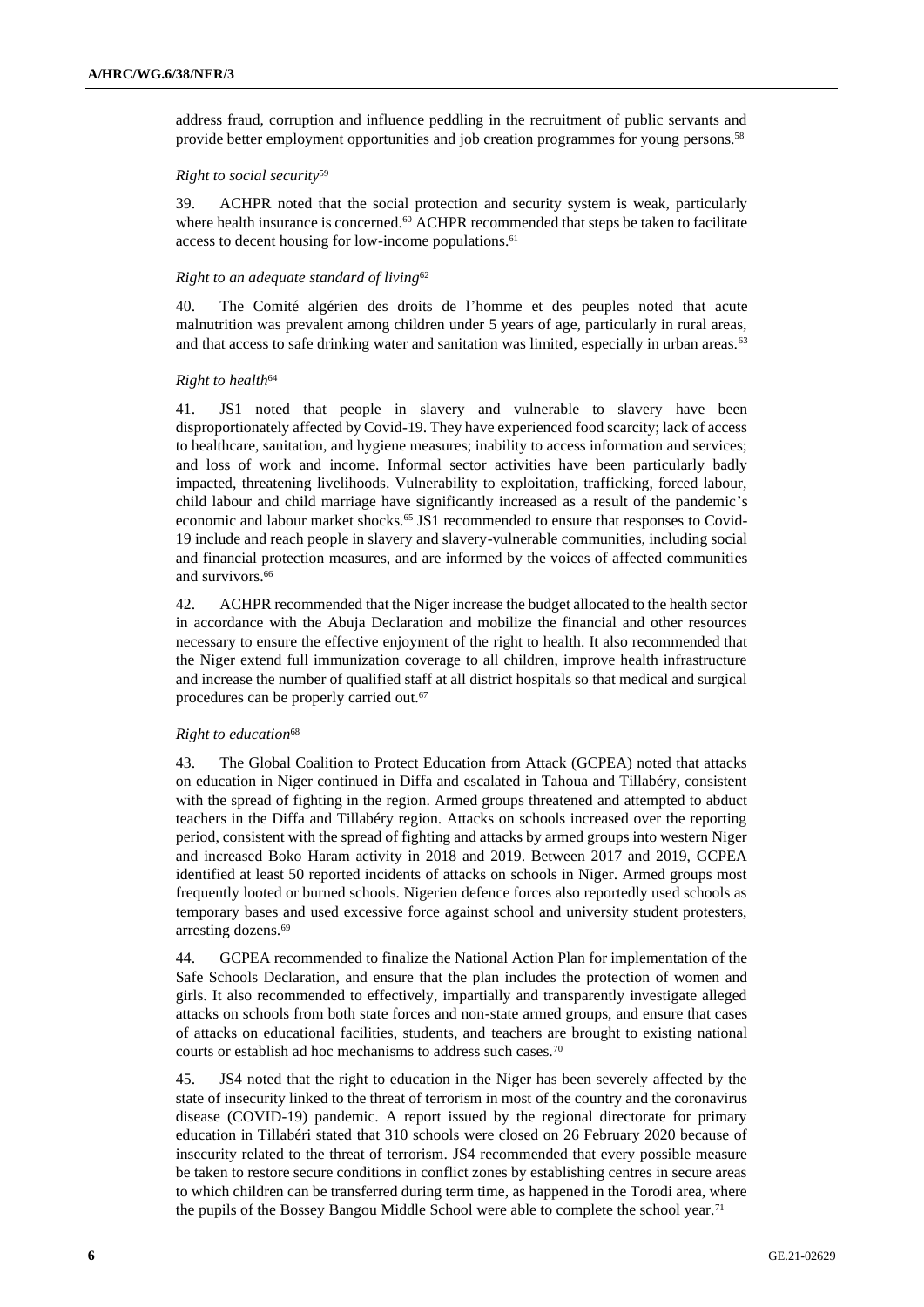46. JS1 noted that, for children of slave descent, access to education is their best protection against child labour, slavery, and child marriage, and a vital platform for achieving decent work opportunities in adulthood. However, most children of slave descent are unable to access education due to a range of factors including the unavailability of schools and discriminatory attitudes by the authorities. Semi-nomadic lifestyles compound these impediments. The access of rural children, especially girls, to secondary education is especially problematic because of the long distances and associated costs. Consequently, children of slave descent have limited prospects for life and are vulnerable to exploitation, forced labour, child marriage and forcible recruitment by terrorist groups.<sup>72</sup>

47. JS1 recommended that Niger build more primary schools in communities formed by former slaves and ensure the timely and adequate supply of food to these schools. Niger should also improve access to secondary education by children of slave descent, including the construction of more secondary schools in nomadic areas or the provision of bursaries to those who have had to leave their family to pursue their education in urban centres.<sup>73</sup>

## **4. Rights of specific persons or groups**

## *Women*<sup>74</sup>

48. ACHPR noted that women and girls continued to be affected by harmful customary practices, including early marriage, female genital mutilation, the *wahaya* practice and discrimination in inheritance, especially in rural areas. 75

49. JS8 noted that, in the Niger, 77 per cent of women aged 20 to 24 years were married before the age of 18. Under article 144 of the Civil Code, the legal age for marriage in the Niger is 15 years for girls and 18 years for boys. Although numerous requests to raise this age have been submitted to the Niger, no action has been taken and the law remains at odds with several international treaties ratified by the Niger.

50. JS8 recommended that the Niger adopt a law strictly prohibiting child marriage, including of girls below the age of 18 years, with criminal and administrative penalties for non-compliance, and that article 144 of the Civil Code be amended to increase the age of marriage to 18 years for girls.<sup>76</sup>

51. JS7 noted that, despite the existence of legal provisions promoting women's rights, their participation in political life is relatively limited. Owing to restrictions on their geographical mobility, they are underrepresented in the decision-making bodies of political parties. The statistics show that 196 of the 1,027 party executives of the 14 political parties (19.08 per cent of the total) are women while 831 are men. The 25 per cent quota for appointed posts is never respected. The most blatant violation relates to the appointment of members of the Government, of whom only seven are women.<sup>77</sup>

## *Children*<sup>78</sup>

52. JS7 noted that, in the Niger, despite a wide array of legal instruments and the significant amount of progress made in protecting children's rights, children in Qur'anic schools are subject to disturbing levels of violence. In these schools, children are not only subjected to corporal punishment but also exposed to harm and exploitation and give themselves over to street begging, prostitution, theft and drug addiction. Entrusted to marabouts by their parents, they are deprived of the family environment necessary for their protection and development. This situation adversely affects their enjoyment of many human rights, including the rights to health, education, security, a healthy living environment and a nutritious diet.<sup>79</sup>

## *Migrants, refugees, asylum seekers and internally displaced persons*<sup>80</sup>

53. ACHPR recommended that the Niger adopt implementing legislation on the African Union Convention for the Protection and Assistance of Internally Displaced Persons in Africa and that it strengthen checks at borders and in reception and identification centres for migrants and asylum seekers as part of its efforts to manage mixed migration flows.<sup>81</sup>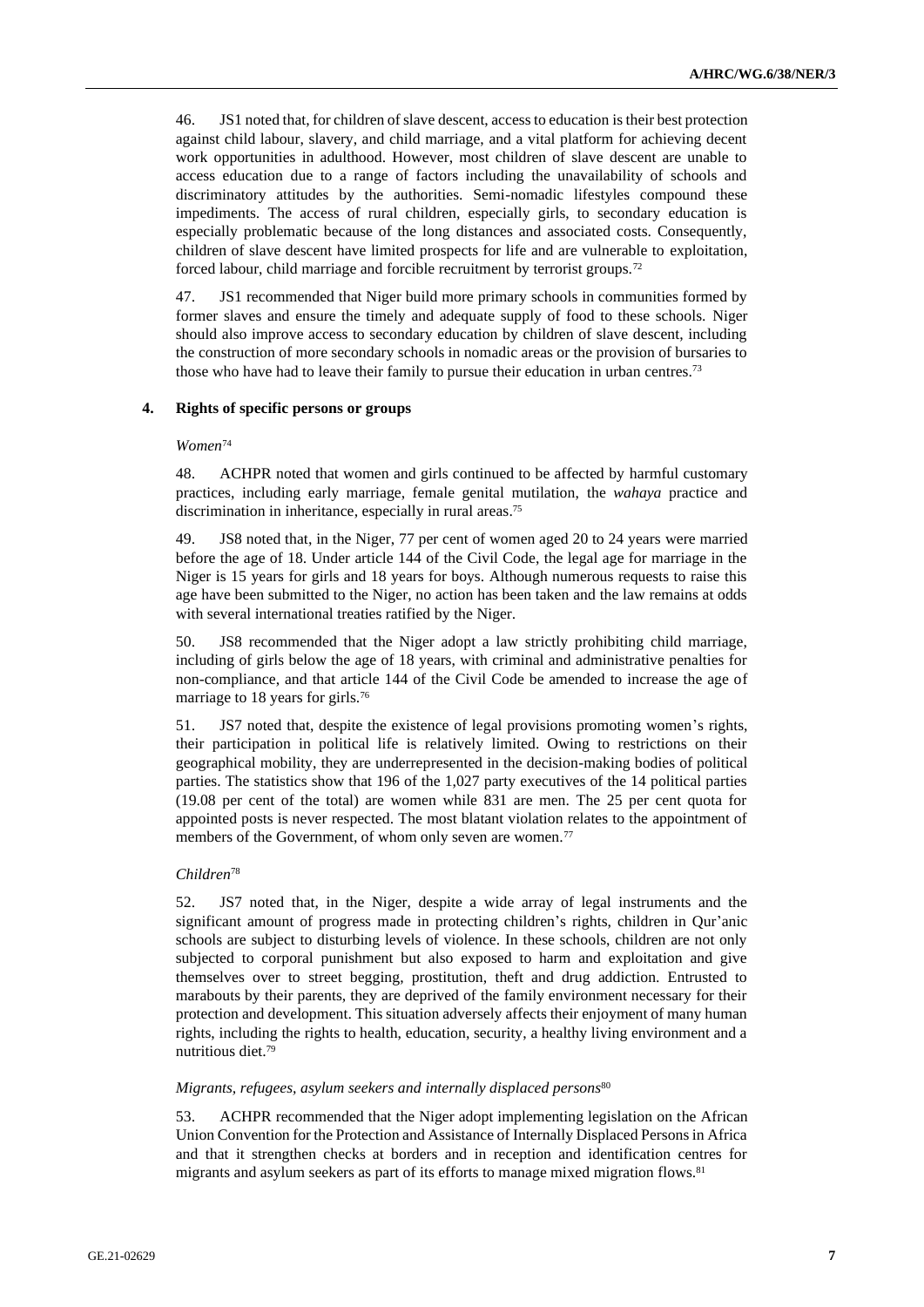54. The Global Detention Project (GDP) noted the use of prisons to detain refugees, asylum seekers, and migrants apprehended north of Agadez, in line with the 2015 antismuggling legislation, which effectively bans any northward movement from Agadez. GDP recommended to ensure that immigration detention is only used as a measure of last resort, when it is necessary and proportionate and to provide up-to-date information on where—and in what conditions—non-nationals are detained. It also recommended to release detainees whose detention is unlawful or unnecessary, including anyone whose deportation is not possible amidst the Covid-19 pandemic and to adopt measures to ensure the protection of immigration detainees during the pandemic, and ensure detained populations have access to testing and treatment.<sup>82</sup>

55. GDP noted that during the COVID-19 pandemic, the Nigerien government has taken certain measures to avoid the spread of the virus, including border closures, travel bans with the country, and a mandatory two-week quarantine for people arriving in the country. The facilities in which non-nationals were required to quarantine – which reportedly included tent facilities at the border post of Assamaka and in Arlit – were reportedly not intended as places for prolonged isolation and were ill-equipped to respond to the needs of refugees and migrants isolating there. With most air travel suspended, many non-nationals have found themselves trapped in transit facilities with no information available clarifying when they may be able to leave. As more non-nationals arrived in the country while repatriation and resettlement were on hold, facilities became increasingly overcrowded.<sup>83</sup>

## *Stateless persons*

56. SOS Children's Villages Niger noted that the issue of access to nationality of the Niger for children born to unknown parents was not the subject of a recommendation addressed to the Niger at the last universal periodic review. However, it remains an important issue in the Niger. The granting of nationality is managed by the *tribunaux de grande instance* (courts of major jurisdiction) established under Organization Act No. 2004-50 of 22 July 2004. Nationality is granted on presentation of a child's civil status documents and the birth certificate of one of his or her parents. Since the children in question have no known parents, this requirement deprives them of the nationality to which they are entitled under article 10 of the Nationality Code. This category of children should also include those found in the Niger whose parents are unknown and whose families cannot be located. As they were not born in the Niger, they are not covered by article 10 of the Nationality Code and risk remaining stateless.<sup>84</sup>

57. SOS Children's Villages Niger recommended that the Niger establish clear procedures to facilitate access to nationality for children born in the Niger to unknown parents and for unaccompanied children of unknown origin found in the country in order to prevent child statelessness.<sup>85</sup>

# *Notes*

| Civil society<br>Individual submissions:<br><b>ADF</b> International<br>ADF International, Geneva, Switzerland;<br><b>CGNK</b><br>Center for Global Nonkilling, Grand-Saconnex, Switzerland;<br>European Centre for Law and Justice, The, Strasbourg, France;<br><b>ECLJ</b><br><b>GCPEA</b><br>Global Coalition to Protect Education from Attack, Geneva,<br>Switzerland:<br><b>GDP</b><br>Global Detention Project, Geneva, Switzerland;<br>H.R.F<br>Human Rights Foundation, New York, United States of<br>America:<br><b>IHRC</b><br>International Human Rights Council, Chicago, United States of |  |
|--------------------------------------------------------------------------------------------------------------------------------------------------------------------------------------------------------------------------------------------------------------------------------------------------------------------------------------------------------------------------------------------------------------------------------------------------------------------------------------------------------------------------------------------------------------------------------------------------------|--|
|                                                                                                                                                                                                                                                                                                                                                                                                                                                                                                                                                                                                        |  |
|                                                                                                                                                                                                                                                                                                                                                                                                                                                                                                                                                                                                        |  |
|                                                                                                                                                                                                                                                                                                                                                                                                                                                                                                                                                                                                        |  |
|                                                                                                                                                                                                                                                                                                                                                                                                                                                                                                                                                                                                        |  |
|                                                                                                                                                                                                                                                                                                                                                                                                                                                                                                                                                                                                        |  |
|                                                                                                                                                                                                                                                                                                                                                                                                                                                                                                                                                                                                        |  |
|                                                                                                                                                                                                                                                                                                                                                                                                                                                                                                                                                                                                        |  |
|                                                                                                                                                                                                                                                                                                                                                                                                                                                                                                                                                                                                        |  |
|                                                                                                                                                                                                                                                                                                                                                                                                                                                                                                                                                                                                        |  |
| America:                                                                                                                                                                                                                                                                                                                                                                                                                                                                                                                                                                                               |  |
| <b>MAAT</b><br>Maat Foundation for Peace, Development and Human Rights,<br>Cairo, Egypt;                                                                                                                                                                                                                                                                                                                                                                                                                                                                                                               |  |
| PGA<br>Parliamentarians for Global Action, New York, United States                                                                                                                                                                                                                                                                                                                                                                                                                                                                                                                                     |  |

<sup>1</sup> The stakeholders listed below have contributed information for this summary; the full texts of all original submissions are available at: www.obob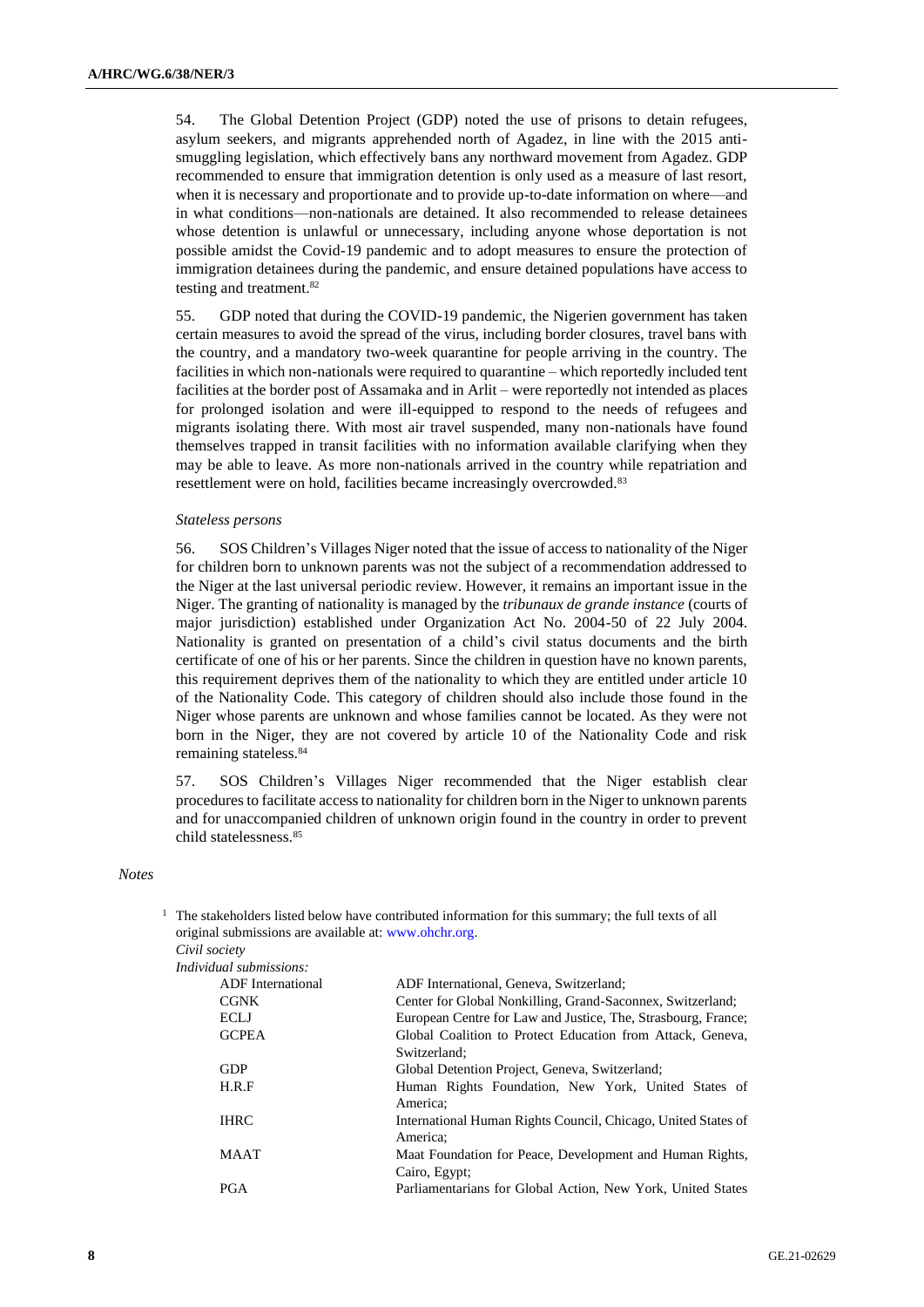|                                             | of America;                                                                                                              |
|---------------------------------------------|--------------------------------------------------------------------------------------------------------------------------|
| SOS VE Niger<br>Joint submissions:          | SOS Villages d'Enfants Niger, Niamey, Niger.                                                                             |
| JS 1                                        | Joint submission 1 submitted by: Anti-Slavery International                                                              |
|                                             | ANTD (Association Nigérienne pour le Traitement de la                                                                    |
|                                             | Délinquance et la prévention du crime) Timidria, London,<br>United Kingdom of Great Britain and Northern Ireland;        |
| JS <sub>2</sub>                             | Joint submission 2 submitted by: Réseau Ouest Africain des                                                               |
|                                             | Défenseurs des Droits Humains (West African Human Rights                                                                 |
| JS3                                         | Defenders Network), Johannesburg, South Africa;                                                                          |
|                                             | Joint submission 3 submitted by: ACAT Niger Coalition<br>mondiale contre la peine de mort Coalition nigérienne contre la |
|                                             | peine de mort SYNAFEN REPRODEVH-Niger, Paris, France;                                                                    |
| JS4                                         | Joint submission 4 submitted by: Association des femmes                                                                  |
|                                             | juristes du Niger (AFJN); Association pour la Redynamisation<br>de l'Élevage au Niger (AREN); Forum des Acteurs de la    |
|                                             | Promotion et la Défense des Droits Économiques, Sociaux et                                                               |
|                                             | Culturels au Niger (FODA-DESC); Syndicat National des<br>Agents de la Formation et de l'Éducation du Niger               |
|                                             | (SYNAFEN); Réseau Progrès Et Développement Humanitaire                                                                   |
|                                             | du Niger (REPRODEVH Niger), Paris, France;                                                                               |
| JS5                                         | Joint submission 5 submitted by: le Collectif des<br>Organisations de Défense des Droits de l'Homme et de la             |
|                                             | Démocratie (CODDHD), le Réseau des Organisations pour la                                                                 |
|                                             | Transparence et l'Analyse Budgétaire (ROTAB) et Tournons                                                                 |
| JS6                                         | La Page Niger, Genève, Suisse;<br>Joint submission 6 submitted by: Centre d'Education aux                                |
|                                             | Droits de l'Homme et des Peuples (CEDHOP) et Réseau                                                                      |
|                                             | International des Droits Humains (RIDH), Genève, Suisse;                                                                 |
| JS7                                         | Joint submission 7 submitted by: Collectif des Organisations                                                             |
|                                             | de Defense des Droits de l'Homme et de la Democratie/Resau<br>Nigerien des Defenseurs des Droits Humains. le CROISADE,   |
|                                             | CO-GNA, ODLH, RDDH, Niamey, Niger;                                                                                       |
| JS8                                         | Joint submission 8 submitted by: WILPF Niger ONG<br>Femmes, Actions et Développement, Geneva, Switzerland.               |
| Regional intergovernmental organization(s): |                                                                                                                          |
| <b>AU-ACHPR</b>                             | African Commission on Human and Peoples' Rights, Banjul,<br>The Gambia.                                                  |
|                                             | $2$ The following abbreviations are used in UPR documents:                                                               |
| <b>ICERD</b>                                | International Convention on the Elimination of All Forms of                                                              |
| <b>ICESCR</b>                               | Racial Discrimination;<br>International Covenant on Economic, Social and Cultural                                        |
|                                             | Rights;                                                                                                                  |
| OP-ICESCR                                   | Optional Protocol to ICESCR;                                                                                             |
| <b>ICCPR</b>                                | International Covenant on Civil and Political Rights;                                                                    |
| <b>ICCPR-OP1</b><br><b>ICCPR-OP 2</b>       | Optional Protocol to ICCPR;<br>Second Optional Protocol to ICCPR, aiming at the abolition of                             |
|                                             | the death penalty;                                                                                                       |
| <b>CEDAW</b>                                | Convention on the Elimination of All Forms of Discrimination                                                             |
| OP-CEDAW                                    | against Women;<br>Optional Protocol to CEDAW;                                                                            |
| ILS                                         | Convention against Torture and Other Cruel, Inhuman or                                                                   |
|                                             | Degrading Treatment or Punishment;                                                                                       |
| OP-CAT<br><b>CRC</b>                        | Optional Protocol to CAT;<br>Convention on the Rights of the Child;                                                      |
| OP-CRC-AC                                   | Optional Protocol to CRC on the involvement of children in                                                               |
|                                             | armed conflict;                                                                                                          |
| OP-CRC-SC                                   | Optional Protocol to CRC on the sale of children, child<br>prostitution and child pornography;                           |
| OP-CRC-IC                                   | Optional Protocol to CRC on a communications procedure;                                                                  |
| <b>ICRMW</b>                                | International Convention on the Protection of the Rights of All                                                          |
| <b>CRPD</b>                                 | Migrant Workers and Members of Their Families;                                                                           |
|                                             | Convention on the Rights of Persons with Disabilities;                                                                   |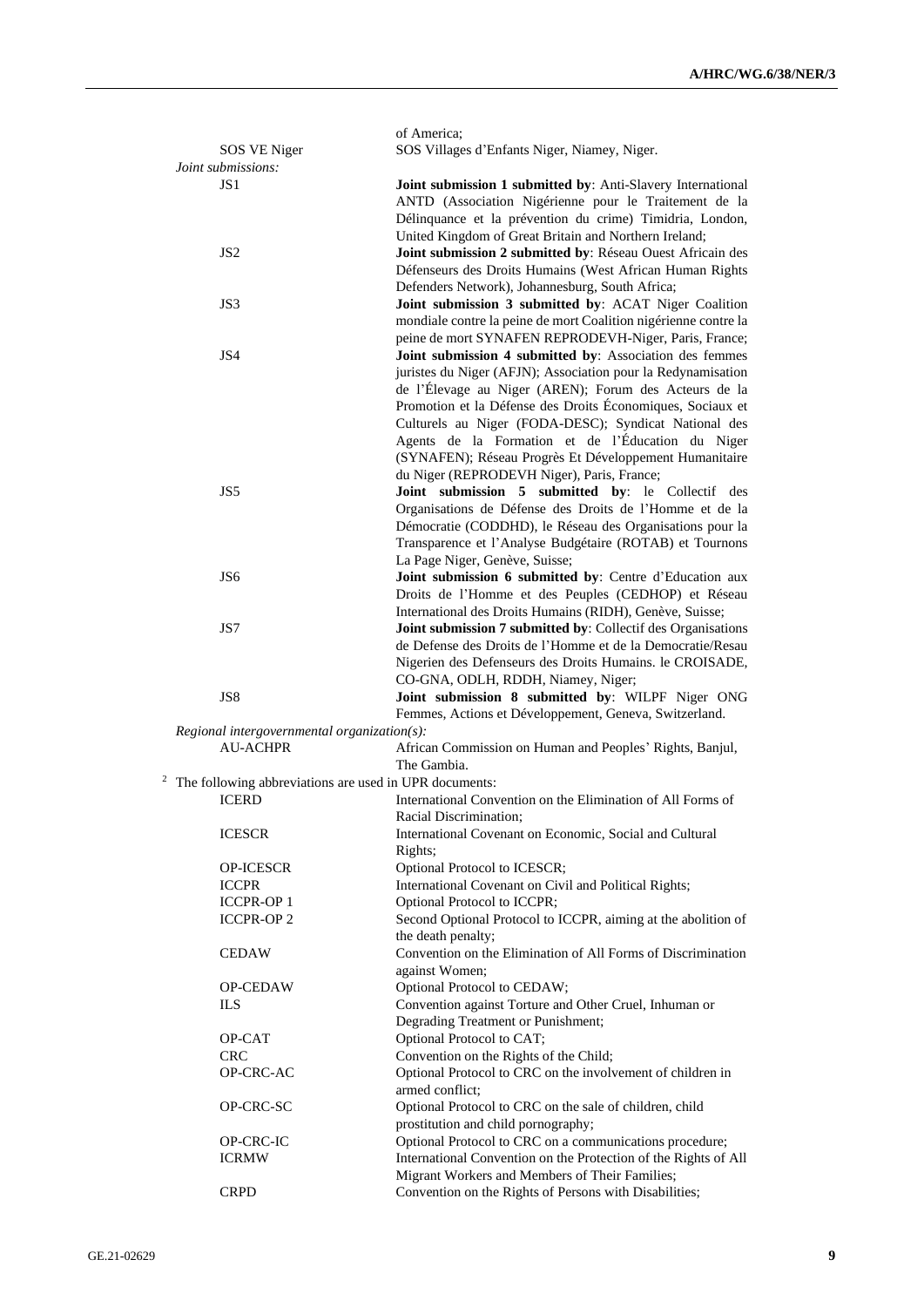OP-CRPD Optional Protocol to CRPD;<br>
ICPPED International Convention for International Convention for the Protection of All Persons from Enforced Disappearance. For relevant recommendations see A/HRC/32/5, paras. 120.1–4, 120.6–13, 120.16, 120.24–27, 120.78–80, 120.85. The Center for Global Nonkilling, p. 7. Parliamentarians for Global Action, paras. 12–14. CADHP, Observations finales relatives au 14ème Rapport périodique du Niger sur la mise en œuvre de la Charte africaine des droits de l'homme et des peuples, para. 78. JS4, para. 4. The Human Rights Foundation, para. 36. <sup>9</sup> JS2, para. 6.5. <sup>10</sup> For relevant recommendations see A/HRC/32/5, paras. 120.5, 120.15, 120.28, 120.31-34, 120.40, 120.57, 120.66–68, 120.79–80, 120.84–86, 120.91, 120.106–107, 120.110, 120.123. CADHP, p. 20. JS6, para. 10. <sup>13</sup> JS3, para. 41. <sup>14</sup> For relevant recommendations see A/HRC/32/5, paras. 120.23, 120.64–66, 120.68–71, 120.75, 120.91, 120.93, 120.114, 120.141. CADHP, para. 83–84. Ibid, p. 20–21. JS1, para. 32. JS1, para. 37. JS5, p. 3. <sup>20</sup> For relevant recommendations see A/HRC/32/5, paras. 120.163-164. CADHP, p. 26. CADHP, paras. 123–127. Idid, p. 26. Ibid. Ibid, p. 26. For relevant recommendations see A/HRC/32/5, paras. 120.163–164. The International Human Rights Council, p. 1. CADHP, paras. 121–122. Ibid, p. 25. Ibid. JS6, para. 54. <sup>32</sup> For relevant recommendations see A/HRC/32/5, paras. 120.88–90, 120.135. <sup>33</sup> The center for global Nonkilling, p. 7. CADHP, p. 21. Ibid, p. 21. Maat for Peace, Development and Human Rights, p. 2. JS3, para. 31. For relevant recommendations see A/HRC/32/5, paras. 120.29, 120.48–49, 120.87, 120.107, 120.113, 120.125–129. JS3, para. 10. Maat for Peace, Development and Human Rights, p. 6. Maat for Peace, Development and Human Rights, p. 3–6. For relevant recommendations see A/HRC/32/5, paras. 120.134–136, 120.139. JS2, para. 1.7. JS2, para. 6. JS5, p. 4. JS2, para. 1.8. JS2, paras. 6.3–4. JS3, para. 50. ADF International, paras. 17–21. For relevant recommendations see A/HRC/32/5, paras. 120.104–109, 120.111–113, 120.120–124, 120.110, 120.114, 120.56, 120.67. CADHP, para. 87–88. Ibid, p. 21.

- JS1, para. 10.
- JS1, para. 29.
- The European Centre for Law and Justice, para. 20.
- For relevant recommendations see A/HRC/32/5, paras. 120.2, 120.14, 120.27.